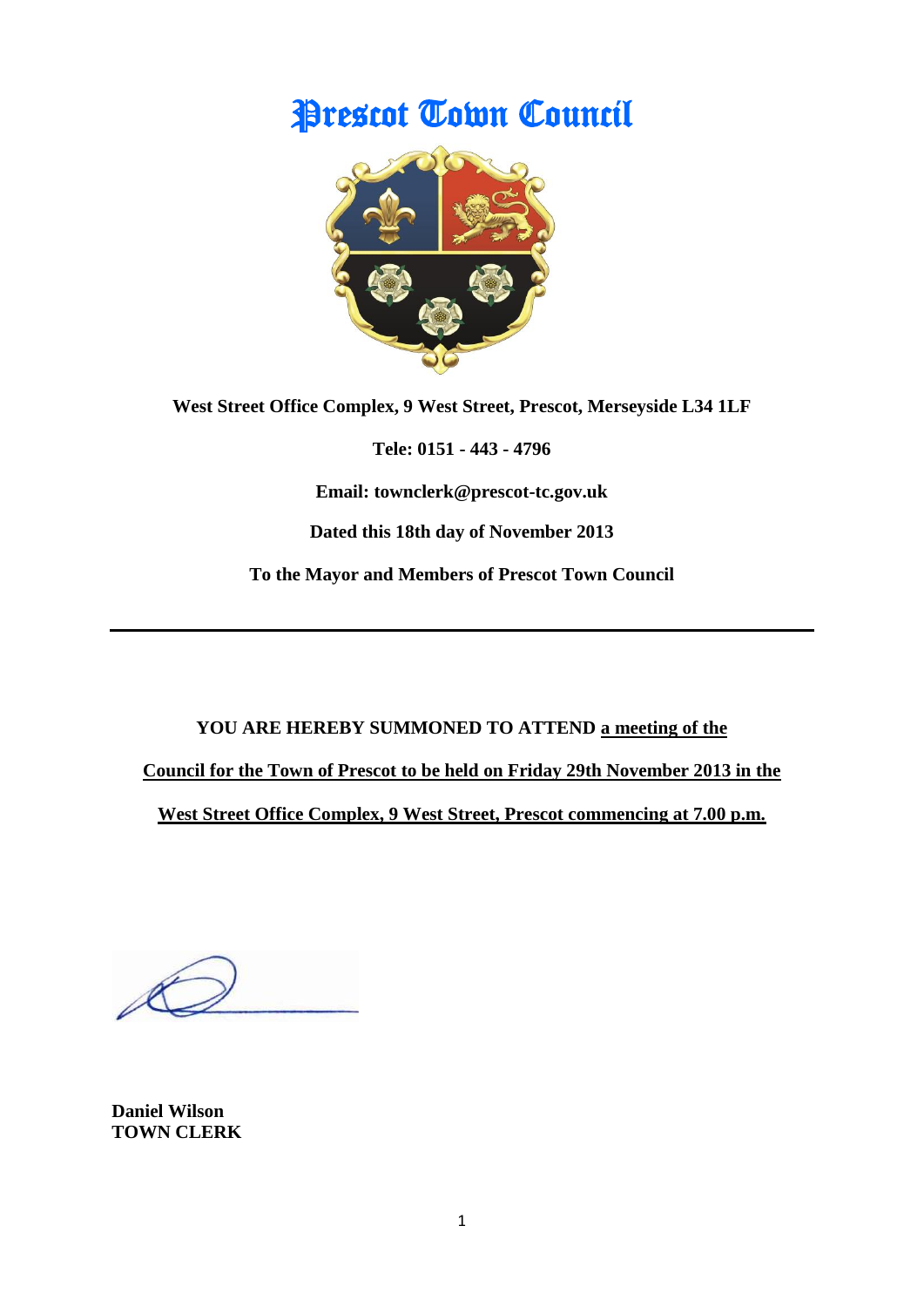## *A G E N D A*

### **1. TO RECEIVE APOLOGIES**

### **2. PUBLIC OPEN FORUM**

#### **3. DECLARATIONS OF INTEREST**

*In accordance with Standing Order 1.15 Members are invited to indicate any interests they may have in relation to items on the agenda for the meeting.*

#### **4. MINUTES OF PREVIOUS COUNCIL MEETING** (Pages 4 - 6)

To **APPROVE** and **SIGN** the minutes of the Town Council Meeting held on  $25<sup>th</sup>$  October, 2013.

#### **5. REPORTS FROM COMMITTEE** (Pages 7 - 8)

To **NOTE** the draft minutes of the Finance and General Purposes Committee Meeting held on  $8<sup>th</sup>$  November 2013

#### **6. ANNOUNCEMENTS FROM THE LEADER**

To receive announcements from the Leader of the Council.

#### **FOR INFORMATION AND TO RECEIVE QUESTIONS FROM MEMBERS**

#### **7. ANNOUNCEMENTS FROM THE TOWN CLERK**

To receive announcements from the Town Clerk.

#### **FOR INFORMATION AND TO RECEIVE QUESTIONS FROM MEMBERS**

#### **8. MAYORAL ENGAGEMENTS** (Page 9)

To receive the schedule of Mayoral Engagements.

#### **FOR INFORMATION ONLY**

#### **9. PLANNING DECISIONS** (Page 10)

To **NOTE** details of planning decisions made by Knowsley M B C.